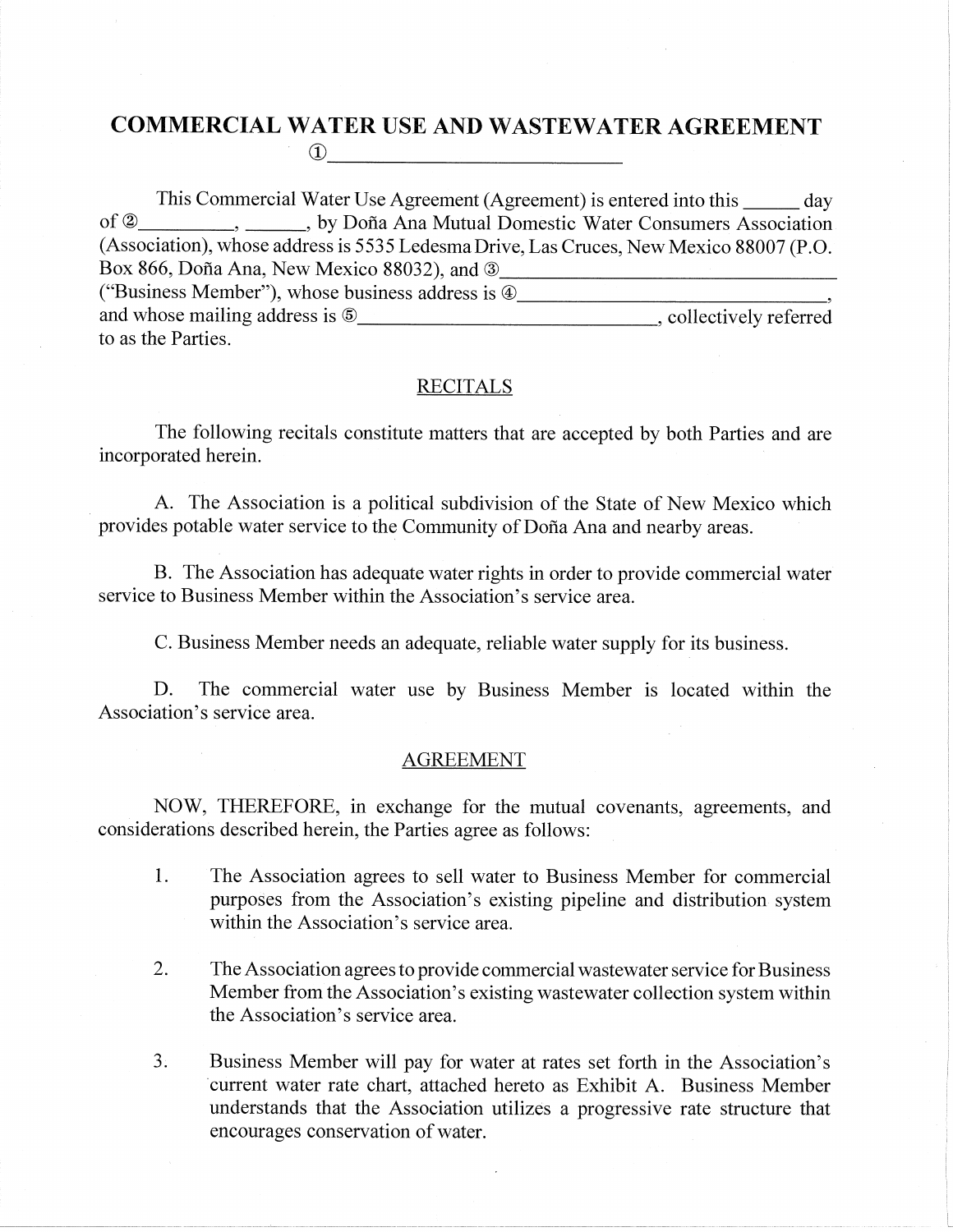- $\overline{4}$ . Business Member will pay for wastewater service at the rates set by current Board of Directors Policy or Resolution.
- 5. Business Member understands that the rates for water and/or wastewater service may change during the course of this Agreement, but only if new rates are adopted by the Association Board of Directors and made applicable to all Association customers.
- 6. The Association has both sufficient water rights and system capability to deliver and supply commercial amounts of water to Business Member. The Association is able to connect Business Member to the existing wastewater collection system.
- $7.$ The Association will install, operate and read a meter or meters to accurately measure the amount of water delivered to the facilities of Business Member. Business Member will pay the cost of acquiring and installing this meter or meters, under the standard policies and procedures of the Association. Measurements at this meter/these meters will be used as the basis for monthly billings to Business Member. The Association will also install, at Business Member's expense, a cutoff valve near the meter and a back flow prevention assembly. The Association shall have the exclusive right to use the meter, cutoff valve, and back flow assembly. Once a year, the back flow assembly will be inspected and certified at Business Member's expense and the results furnished by Business Member to the Association. Should the assembly not pass certification and inspection, the Association may terminate this Agreement immediately and shut off water to Business Member in order to prevent any damage to the Association system. Wastewater service may also be terminated by the Association. Business Member shall install a shutoff valve on the water line within Business Member's property.
- 8. Business Member will also install, at its expense, the following facilities for wastewater service. (Add list here) Additional facilities may be required by the Association under the circumstances of the service requested.
- 9. Business Member agrees to grant to the Association, its successors and assigns, a perpetual easement in, over, under, and upon the above described land, with the right to erect, construct, install, and lay, and thereafter use, operate, inspect, repair, maintain, replace, and remove water and wastewater pipelines, together with the right to utilize adjoining land belonging to Business Member for the purpose of ingress to and egress from Business Member's service location.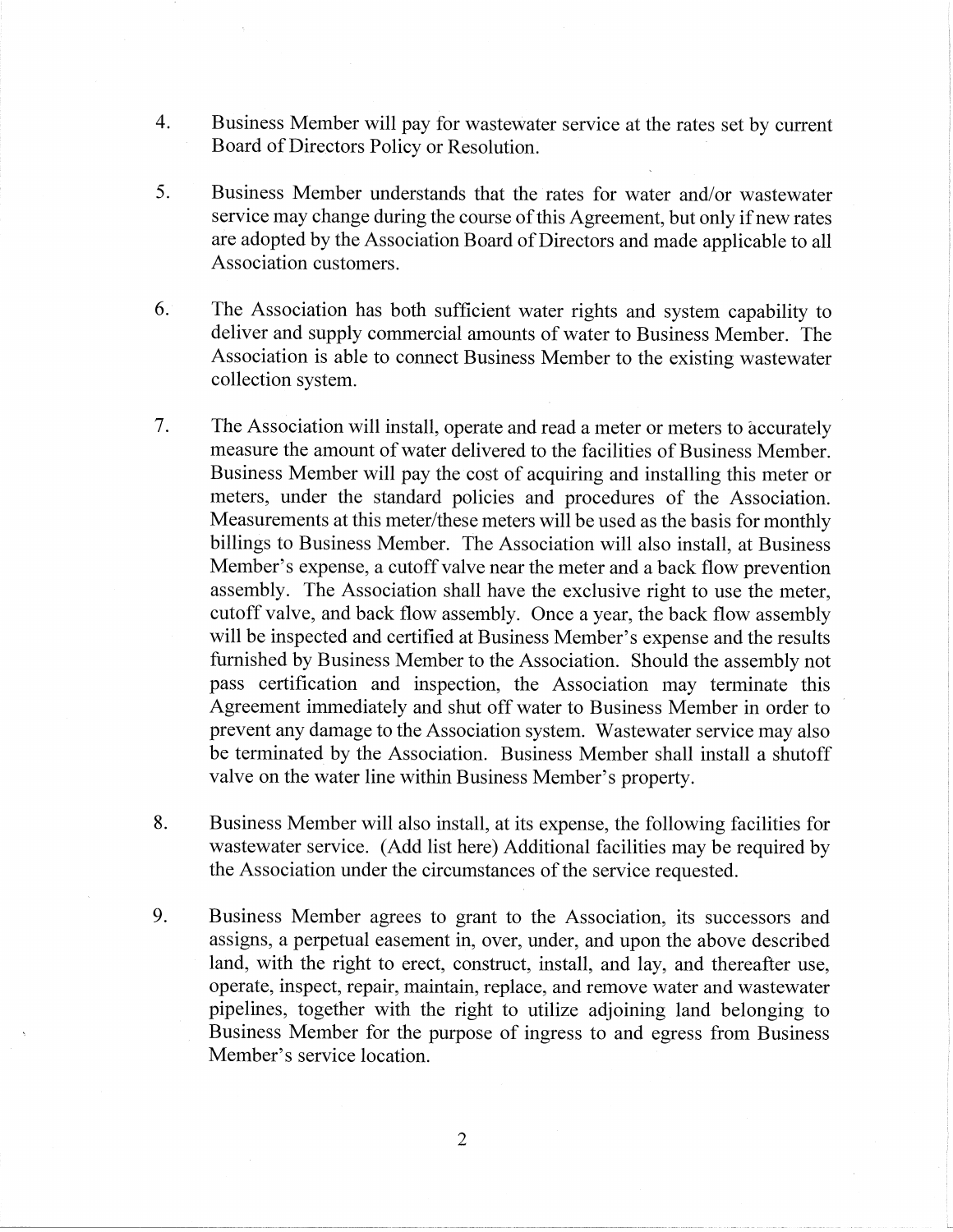- 10. Business Member shall install and maintain at its own expense a water service line which shall begin at the meter and extend to the place of use. The service line shall connect with the distribution system of the Association at the nearest place of desired use by the water user, provided the Association has determined in advance that the system is of sufficient capacity to permit delivery of water at that point.
- 11. The Association will provide water and wastewater service to Business Member's property located at  $\Phi$  $\blacksquare$  The Association shall have final authority in any question of location of any water service line connection to its distribution system and the location of any wastewater line connection to its collection system, shall determine the allocation of water to Business Member in the event of a water shortage, may shut off water to a water user who allows a connection or extension to be made to his service line for the purpose of supplying water to another user and may terminate wastewater service if unauthorized connections are made to any wastewater line.
- 12. The water user agrees to comply with and be bound by the Articles, Bylaws, Policies and Rules and/or Regulations of the Association, now in force, or as hereafter duly and legally supplemented, amended or changed.
- $13.$ The Association will mail bills monthly to Business Member's mailing address. Business Member will pay bills delivered or mailed to Business Member by the Association in accordance with the billing, collection and penalty policies of the Association.
- 14. Business Member shall pay the membership, connection, impact and water right fees that apply to all other Association members or to new connections. The water right fee initially charged to Business Member will be \$1,750.00, which is the standard charge for a residential or small commercial user with an anticipated annual water use of half an acre foot (163,000 gallons) or less. This is based upon Business Member's estimate of <sup>6</sup> gallons per month expected use. The Association will monitor Business Member's actual water use and if it exceeds one acre foot (325,851 gallons) in any given year, Business Member will be billed \$1,750.00 for each half acre increment in maximum water use over the initial one acre foot allowance. Each incremental (half acre foot) charge will be a one-time billing which allows the Association to acquire permanent water rights with which to serve Business Member a continuous water supply. For example, if in a future year Business Member uses two acre feet of water in a given calendar year (651,702 gallons), Business Member will be required to pay an additional \$3,500.00 water rights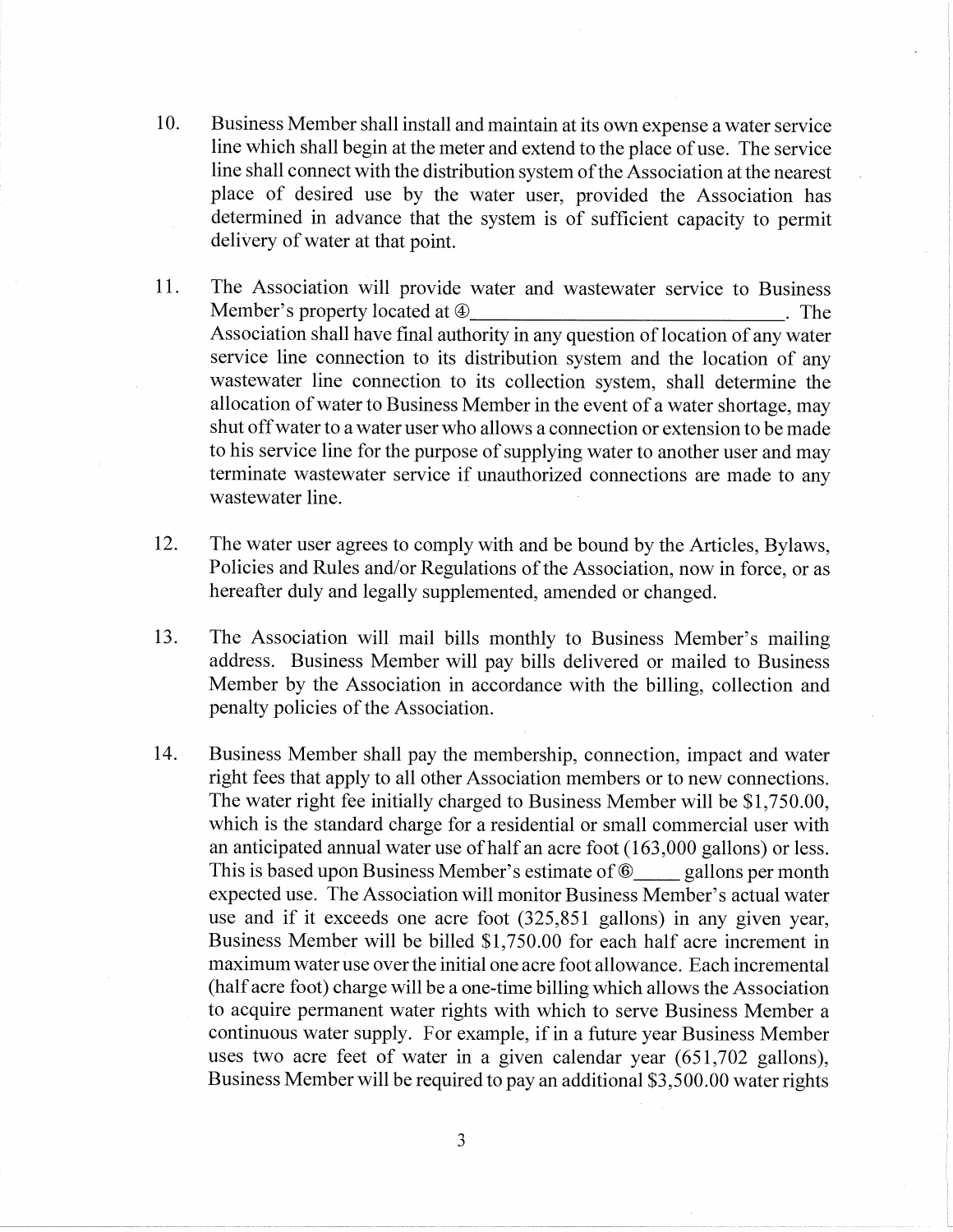fee; should water use by Business Member in any future year not exceed 814,627 gallons (just under  $2\frac{1}{2}$  acre feet), it will not be charged additional water rights fees.

- 15. Business Member will have one membership in the Association, regardless of the number of water and wastewater service connections. Membership responsibilities and benefits are set forth in the Association's Bylaws and Articles of Association.
- 16. Business Member shall pay the wastewater connection and impact fees that apply to all other Association members or to new wastewater connections:

| City of Las Cruces impact fee |  |
|-------------------------------|--|
| Association fee               |  |

- Total:  $\mathbb{S}$   $\equiv$
- 17. If Business Member is a new water and wastewater customer, Business Member will also place a \$0 deposit with the Association. In the event of an unpaid balance on Business Member's account, the deposit will be applied. Should the account be fully paid after the termination of both water and wastewater services, the deposit, or any balance, will be refunded by the Association within a reasonable time after reconciliation of all accounts is completed.  $\mathbf{v}$
- 18. In the event the total water supply shall be insufficient to meet all of the needs of the Members and water users, or in the event there is a shortage of water, the Association may prorate the water available among the various Members and water users on such basis as deemed equitable by the Board of Directors, and may also prescribe a schedule of conservation measures and require adherence thereto; provided that, if at any time the total water supply shall be insufficient to meet all the needs of all the Members and water users, the Association must first satisfy all the needs of all water users for domestic purposes before supplying any water for commercial purposes.
- 19. Business Member agrees that no other present or future source of water will be connected to any water lines served by the Association's water lines and Business Member will disconnect from his present water supply prior to connecting to and switching to the Association's system.
- 20. The Association encourages wise use of and conservation of water. Business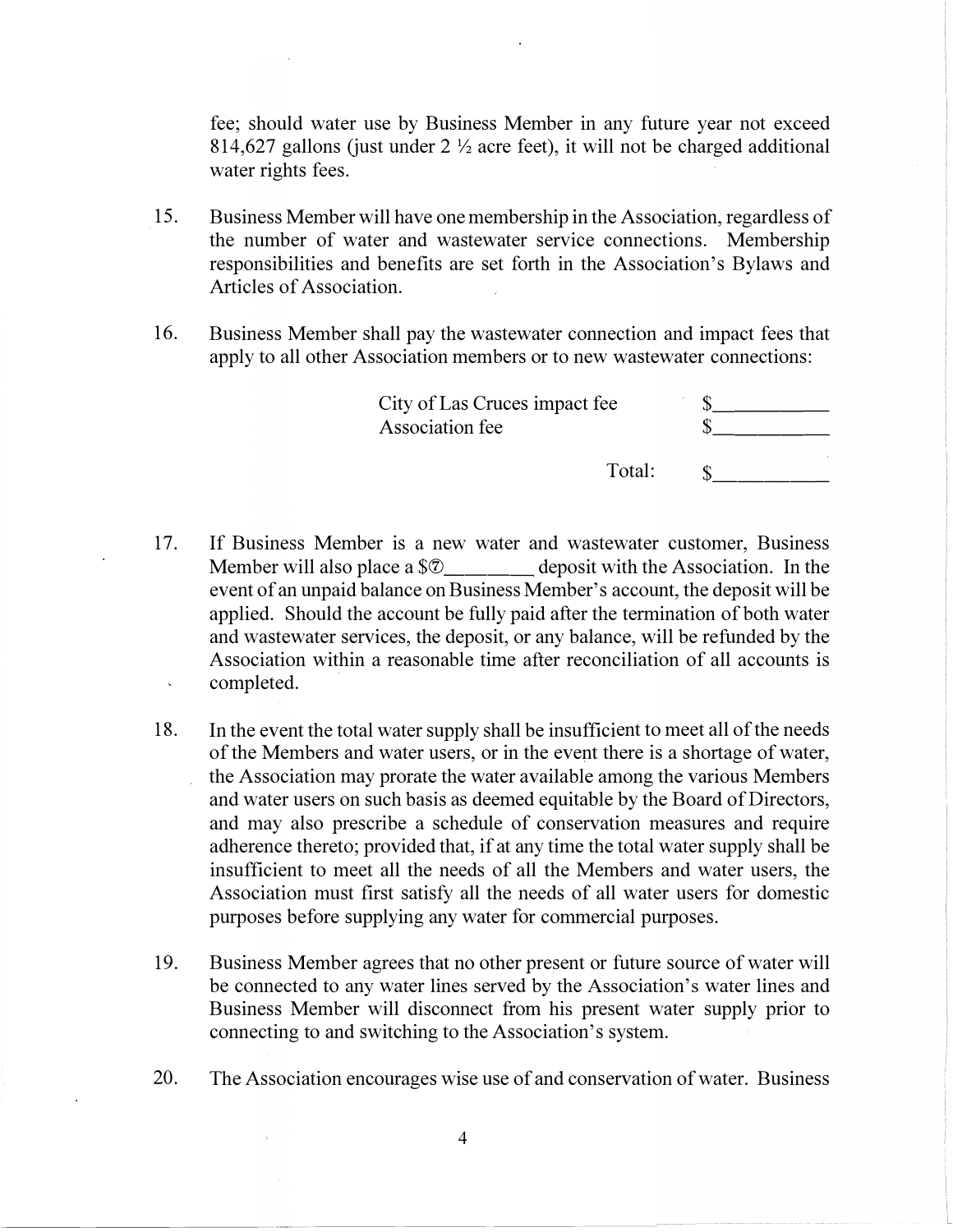Member agrees not to waste water and to install and utilize water saving devices.

- 21. This Agreement shall be for an indefinite term. Either party may terminate this Agreement upon ten days' written notice to the other party. Termination does not affect any obligations by either party incurred prior to the time of termination.
- 22. Business Member shall hold harmless and indemnify the Association against any and all injury, loss, or damage, including cost of defense (including but not limited to court costs and attorney fees), arising out of the negligent acts, errors, or omissions of Business Member under this contract. The Association is immune from almost all negligence and related damage claims, under the provisions of the New Mexico Tort Claims Act.
- 23. Any notice under this Agreement shall be in writing and sent by facsimile and by certified mail to the following locations:

| Association: | Doña Ana Mutual Domestic           |
|--------------|------------------------------------|
|              | <b>Water Consumers Association</b> |
|              | P.O. Box 866                       |
|              | Doña Ana, New Mexico 88032         |
|              | Fax: (575) 526-9306                |
|              |                                    |

Business Member: 3

| 24. | All parties represent and warrant they are authorized to execute the Agreement  |
|-----|---------------------------------------------------------------------------------|
|     | on behalf of the respective parties hereto and enter into this Agreement freely |
|     | and voluntarily.                                                                |

 $\ddot{5}$ 

- 25. This Agreement may be assigned with the prior written consent of all Parties.
- $26.$ Should legal action be required to enforce the terms of this Agreement or to collect any amount due as a result of service provided, Business member agrees to pay to the Association its reasonable attorney fees and costs incurred in such enforcement or collection.

IN WITNESS WHEREOF, the Parties hereto have executed the Agreement on the day and year noted above.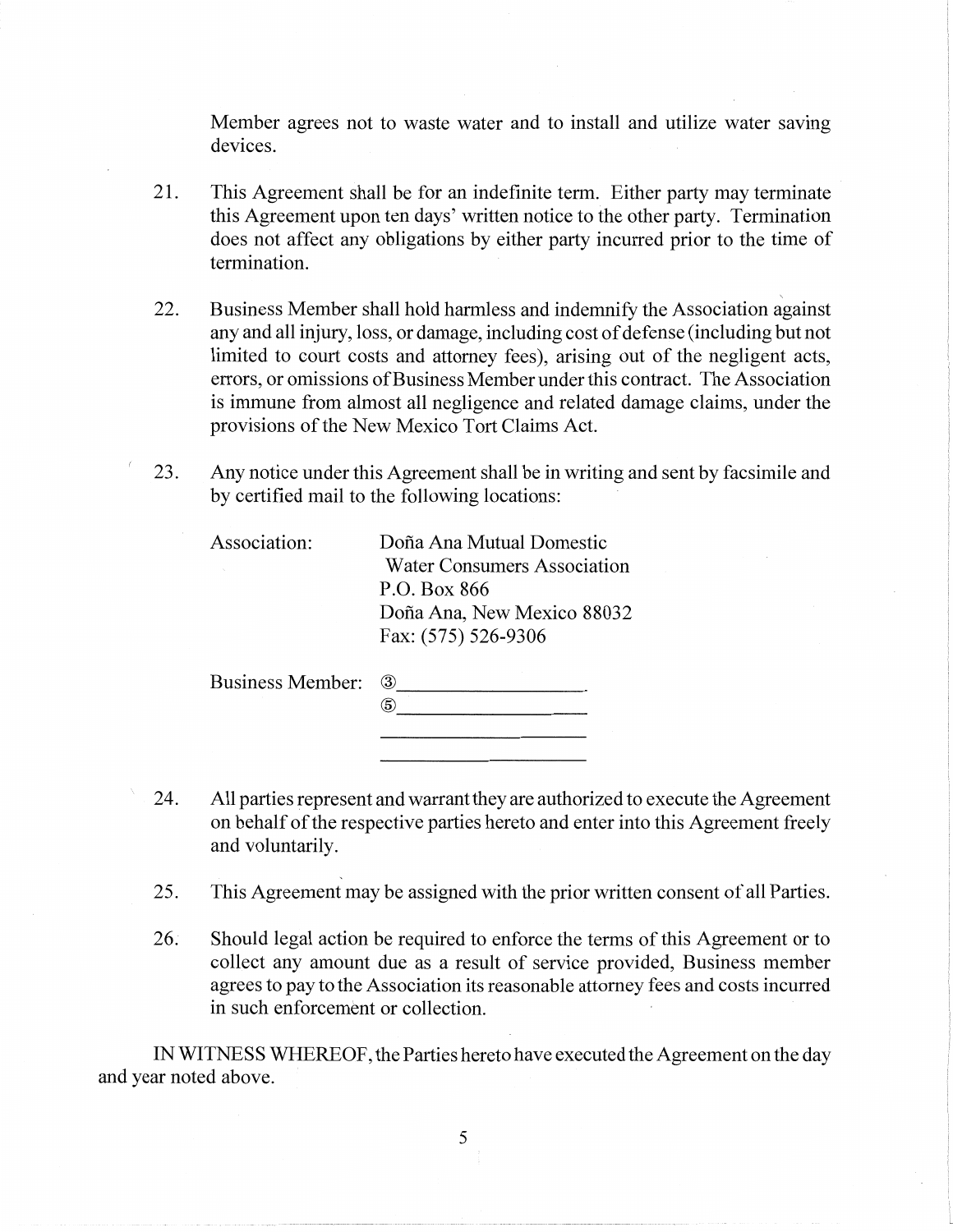Doña Ana Mutual Domestic **Water Consumers Association** 

By: President, Board of Directors

Date:  $\qquad \qquad$ 

Attest:

 $By:$ 

Secretary, Board of Directors

6